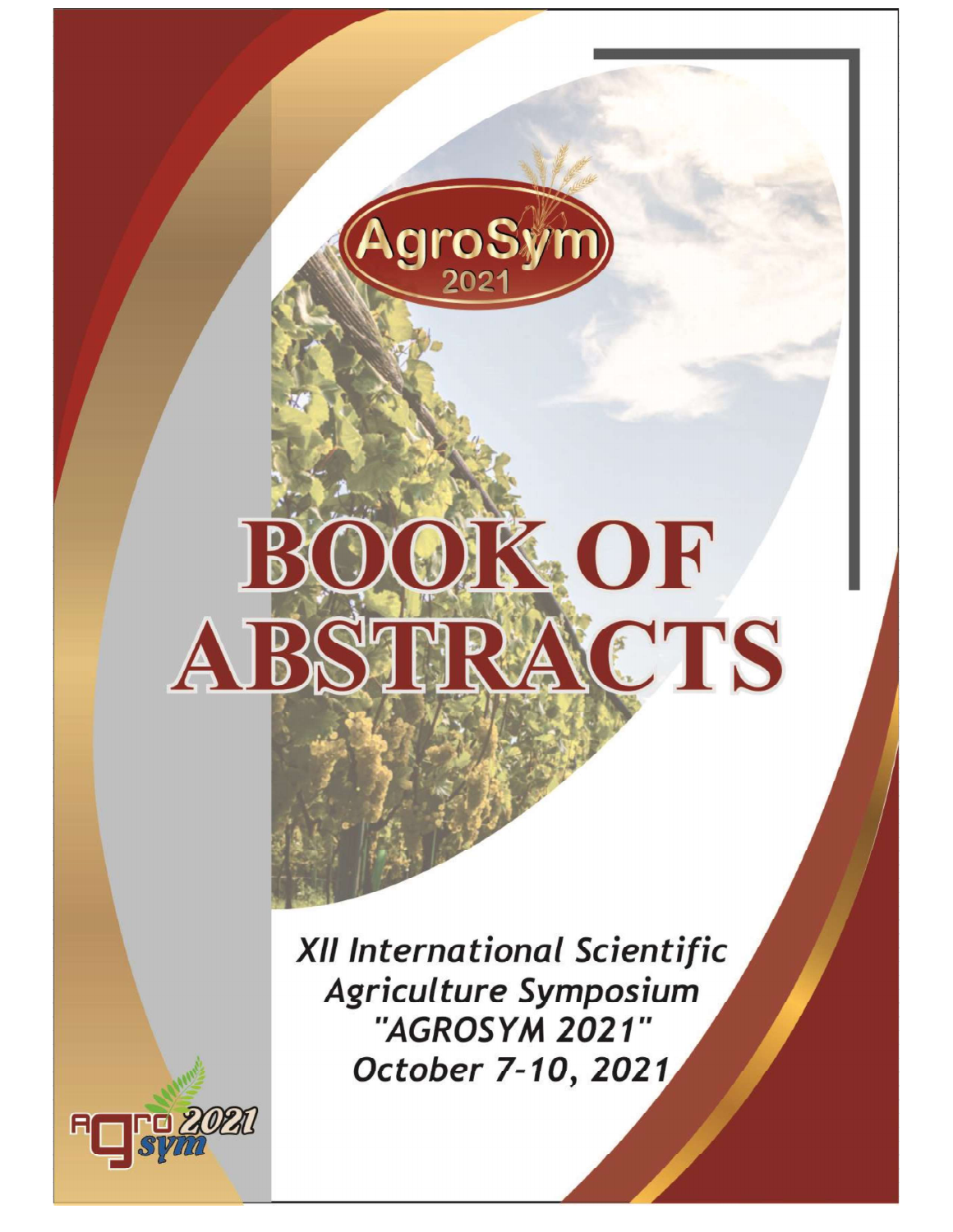# BOOK OF **ABSTRACTS**  $\begin{array}{l} \textbf{BOOK OF} \\\textbf{ABSTRACTS} \end{array}$ XII International Scientific Agriculture Symposium "AGROSYM 2021"

XII International Scientific Agriculture Symposium<br>
"AGROSYM 2021"